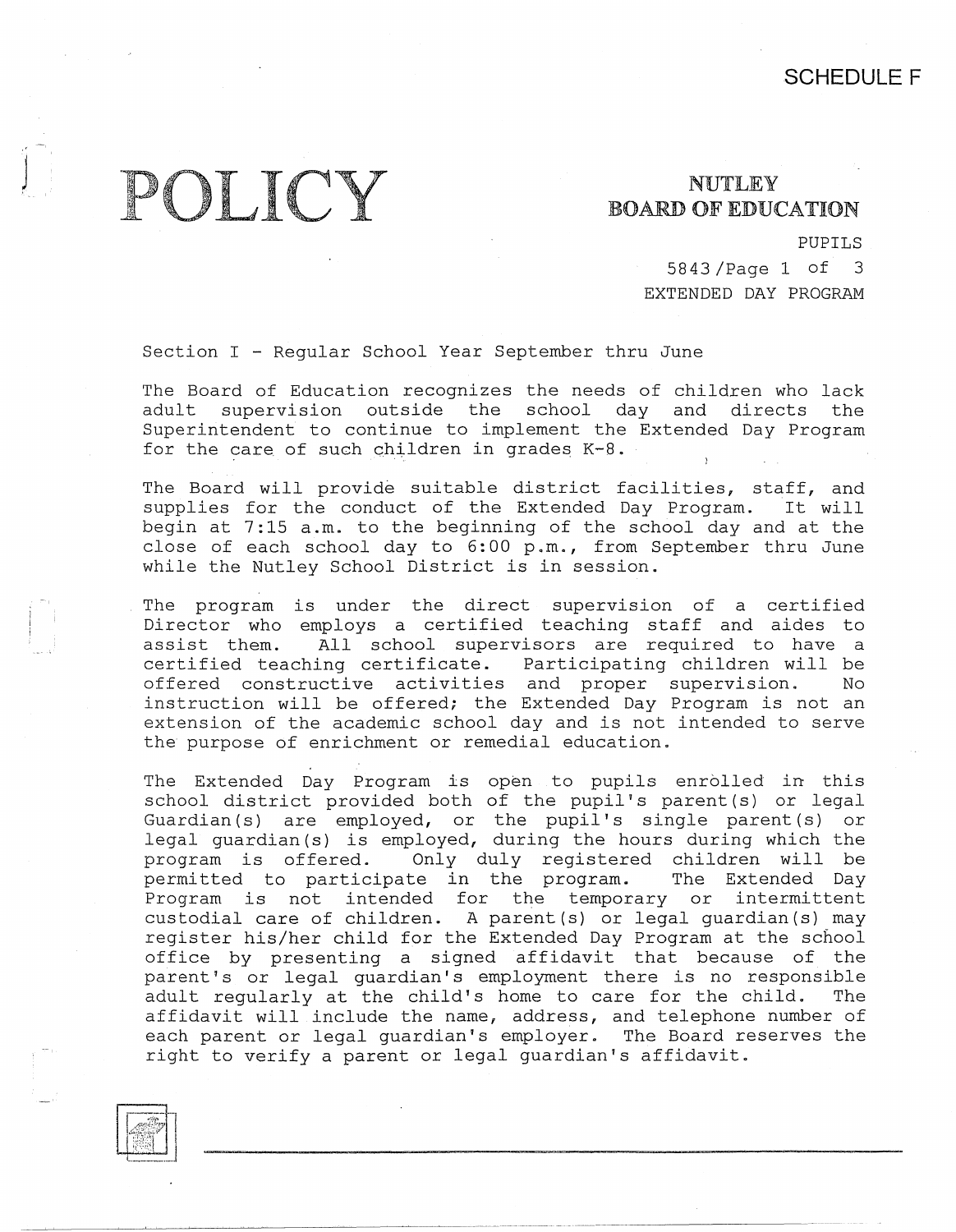POLICY BOARD OF EDUC

## **BOARD** OF EDUCATION

PUPILS

5843 /Page 2 of 3 EXTENDED DAY PROGRAM

A fee will be charged for each child's participation payable in advance according to the fee schedule associated with the program chosen at the time of registration.

Details regarding fees and payment schedules are contained in the<br>registration packets. Failure to comply with these schedules Failure to comply with these schedules shall result in the child's dismissal from the program.

The Board will not transport pupils to or from school to enable their participation in the Extended Day Program. Transportation must be furnished by the parent (s) or legal guardian  $(s)$ , or a responsible person appointed by the parent (s) or legal responsible person appointed by the parent(s) or legal guardian(s). The Board shall remove from the program a pupil whose parent(s) or legal guardian(s) persistently disregards his/her responsibility to pick the child up promptly.

Pupils who participate in the Extended Day Program are subject to the rules and regulations of this district and may be disciplined for infractions of those rules. A pupil's chronic misbehavior shall result in the pupil's removal from the program.

Section II - Optional Program Availability

The Extended Day Program will provide an optional Mid-winter and Spring Break Program at an additional fee. The Program will not be available during the December Holiday Break, nor any other times when the school district is not in session.

Section III - Optional Summer Session Availability

The Extended Day Program will offer a Summer Session to children who are domiciled in Nutley during the school year. This includes children who attended schools outside of the Nutley School District.

Each applicant must meet all registration requirements and deadlines.